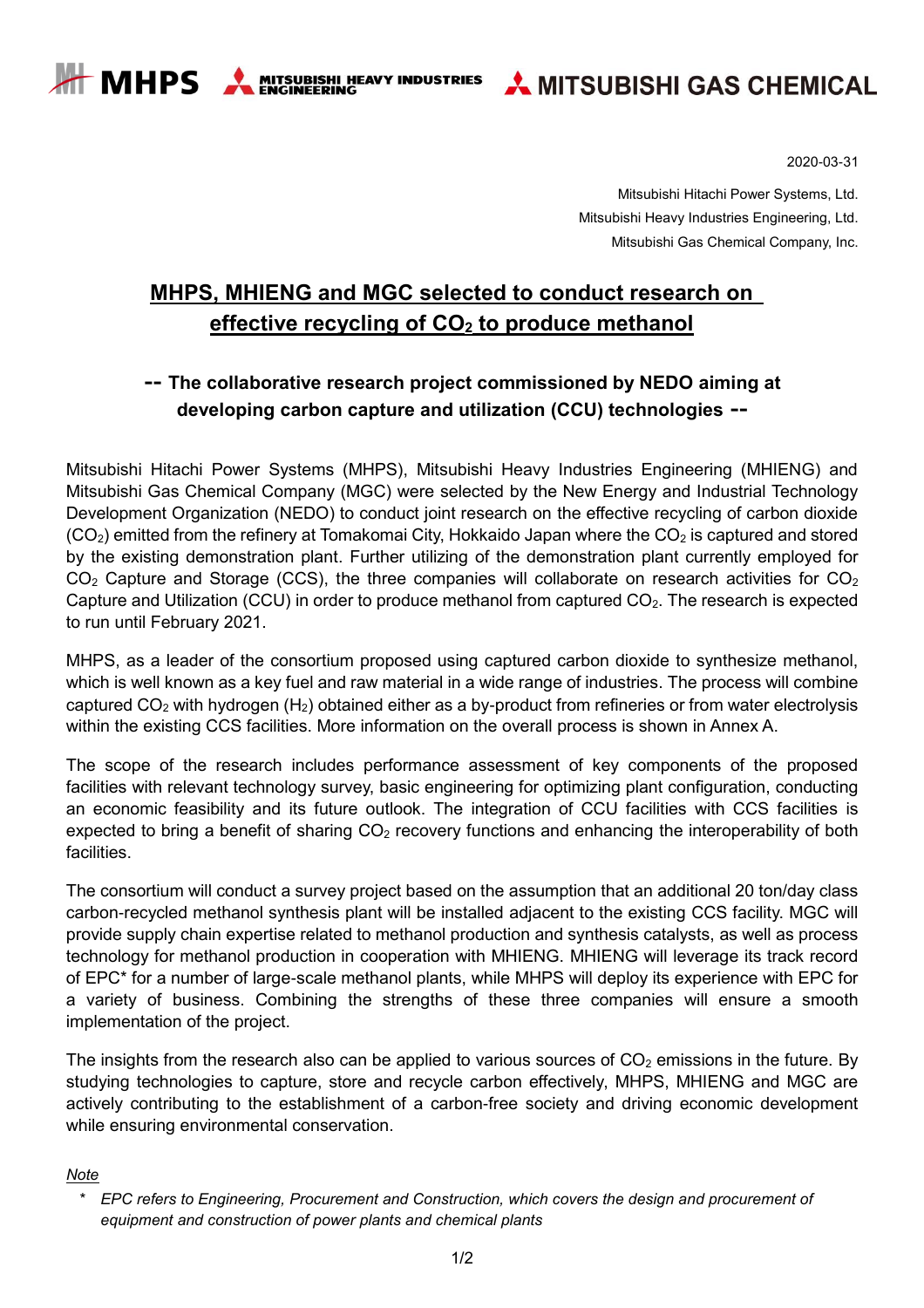## **About Mitsubishi Hitachi Power Systems, Ltd.**

Mitsubishi Hitachi Power Systems, Ltd. (MHPS), headquartered in Yokohama, Japan, is a joint venture formed in February 2014 by Mitsubishi Heavy Industries, Ltd. and Hitachi, Ltd. integrating their operations in thermal power generation systems and other related businesses. MHPS today ranks among the world's leading suppliers of equipment and services to the power generation market, backed by 100 billion yen in capital and approximately 20,000 employees worldwide. The Company's products include GTCC (gas turbine combined-cycle) and IGCC (integrated coal gasification combined-cycle) power plants, gas/coal/oil-fired (steam) power plants, boilers, generators, gas and steam turbines, geothermal power plants, AQCS (air quality control systems), power plant auxiliary equipment and solid-oxide fuel cells (SOFC). For more information, please visit the Company's website at https://www.mhps.com

Follow us at [https://twitter.com/MHPS\\_Global,](https://twitter.com/MHPS_Global) or<http://www.linkedin.com/showcase/mhps>

## **About Mitsubishi Heavy Industries Engineering, Ltd.**

Mitsubishi Heavy Industries Engineering, Ltd. (MHIENG), headquartered in Yokohama, Japan, was founded as an engineering company of the Mitsubishi Heavy Industries Group on January 1, 2018. MHIENG takes over the engineering business of the chemical plants and transportation systems of Mitsubishi Heavy Industries and extends them with newly added environmental facilities. MHIENG has provided numerous Engineering, Procurement and Construction (EPC) projects covering large-scale infrastructure, such as chemical plants, environmental plants, and transportation systems, in many countries and regions around the world. The Company readily meet diversified customer expectations by undertaking all phases from project planning to basic design, detailed design, procurement, manufacture, construction, commissioning, after-sales service, and Operation & Maintenance (O&M), and capital participation in businesses. For more information, please visit the Company's website: https://www.mhiengineering.com/

#### **About Mitsubishi Gas Chemical Company, Inc.**

Mitsubishi Gas Chemical Company, Inc. (MGC), headquartered in Tokyo, is a unique technology-oriented manufacturer producing more than 90% of its products using proprietary technologies. Committing itself to creating new technology and value, MGC boasts a broad range of products, from basic chemicals such as methanol, xylene, and hydrogen peroxide to high-performance products such as engineering plastics, foamed plastics, materials for printed wiring board and oxygen absorbers. MGC will continue to societal growth and harmony by creating a wide range of value through chemistry. For more information, please visit MGC's website: https://www.mgc.co.jp/eng/

#### **Press Contacts:**

Mitsubishi Hitachi Power Systems, Ltd. Corporate Communications Group TEL: +81-45-200-7163

Mitsubishi Heavy Industries Engineering, Ltd. Corporate Communication Department Mitsubishi Heavy Industries, Ltd. (Mitsubishi Heavy Industries Engineering, Ltd.) Tel: +81-(0)3-6275-6200

Mitsubishi Gas Chemical Company, Inc. Corporate Communications Division TEL: +81-3-3283-5040